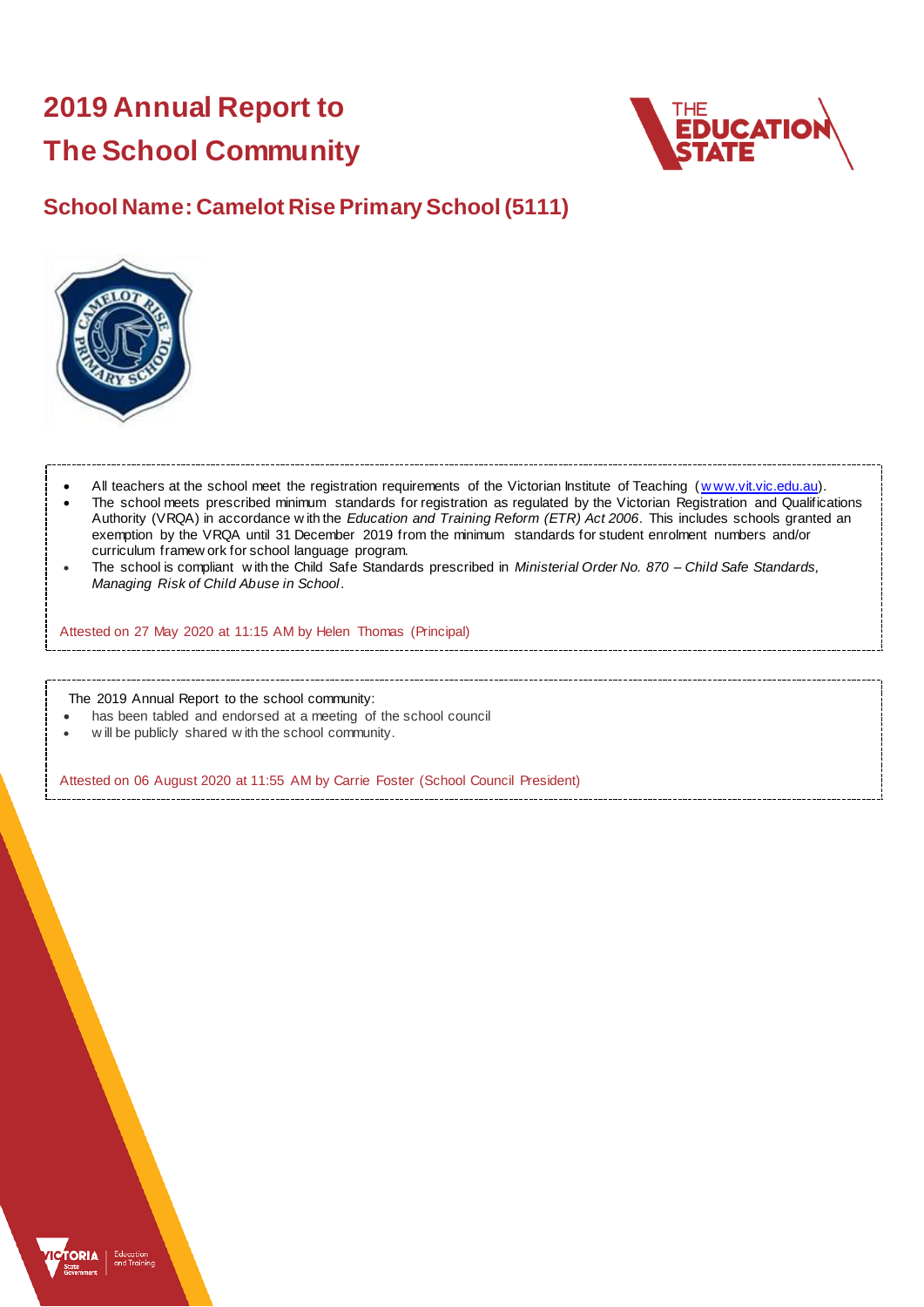# **About Our School**

## **School context**

Our Vision - Our vision is to be a connected community, learning, growing and achieving together. Values - Responsibility, Respect, Resilience and Optimism Our Purpose - To maximise student potential through building a desire for personal excellence, a high sense of selfworth and a love of learning.

Camelot Rise Primary School (CRPS) is situated in Glen Waverley in the City of Monash. Being a medium-sized school there are 414 students divided into 18 class groups. Our families come from a variety of cultural backgrounds. 173 students attract English as an Additional Language funding and 21 languages are spoken within our community. In 2019, we had 11 students that were funded within the Program for Students with Disabilities.

The SFO (Student Family Occupation and Education, measure of socio-economic status) is 0.1896 The SFOE is 0.1299. The level of social disadvantage is measured through the student's Student Family Occupation and Education (SFOE), which is a combination of their SFO and SFE categories Parent statistics indicate that 50% of our parents work in senior management roles in larger organisations and/or are qualified professionals and 76% of our parent community hold a Bachelor qualification or above.

The school employs 31.5 dedicated full-time equivalent staff. Of these 23 are Teaching staff and 8.5 are employed as Education Support staff (including office administration and Integration Aides). The staffing profile includes 2.0 Principal class members and 2 Learning specialists. We have 11.3 teachers that are classified as 'Range 2 teachers' and 9.3 teachers classified as 'Range 1'. These classifications are based on years of teaching service. In Term 1 2019, a new substantive Principal was appointed to CRPS, Mr Mathew Coney.

Specialist programs at CRPS include Visual Arts, Performing Arts, Physical Education and Languages (French). Additional support programs are provided in the areas of Literacy and English as Alternative Language (EAL). Extension programs for students in Levels 3-6 in the area of Numeracy cater for students working well above the expected level of achievement.

Our whole school Instructional Model is the 'Gradual Release of Responsibility '(GROR). There has been professional development for teaching staff in relation to this model and we will continue to provide professional learning in this area in 2020 to further embed this model consistently throughout the school. During 2019, we worked with a Reading consultant- Mardi Gorman to develop a whole school approach to reading. We also engaged with an Educational Leadership Coach, Phil White to look at our strategic organisation and build the capacity of our School Improvement Team and PLT leaders. Unique to CRPS we use an Inquiry Approach called the QUEST (Questioning, Understanding, Explore, So What & Taking action) to promote thinking, collaboration, questioning and curiosity.

### **Framework for Improving Student Outcomes (FISO)**

As part of a FISO group in collaboration with Parkhill Primary School, Doncaster Primary School and Wattle Park Primary School, CRPS attended a Curriculum Day with Stephen Dinham from the University of Melbourne. His presentation focussed on Feedback and the importance of feedback for goal setting and in turn improving student outcomes.

During the year, Mitcham Primary School and Roberts McCubbin Primary School joined the FISO group. The six schools offered after school professional development workshops with various focus areas and staff from across the schools attended. Feedback on the workshops was excellent and we hope to continue this approach in 2020. In 2019 the two key FISO improvement initiatives included:

-Sharing best practice

-Staff across all schools were asked to identify a focus area, year level or specialist area and share best practice with other schools. At CRPS, our 5/6 Professional Learning Team shared the knowledge of Independent Reading aligned to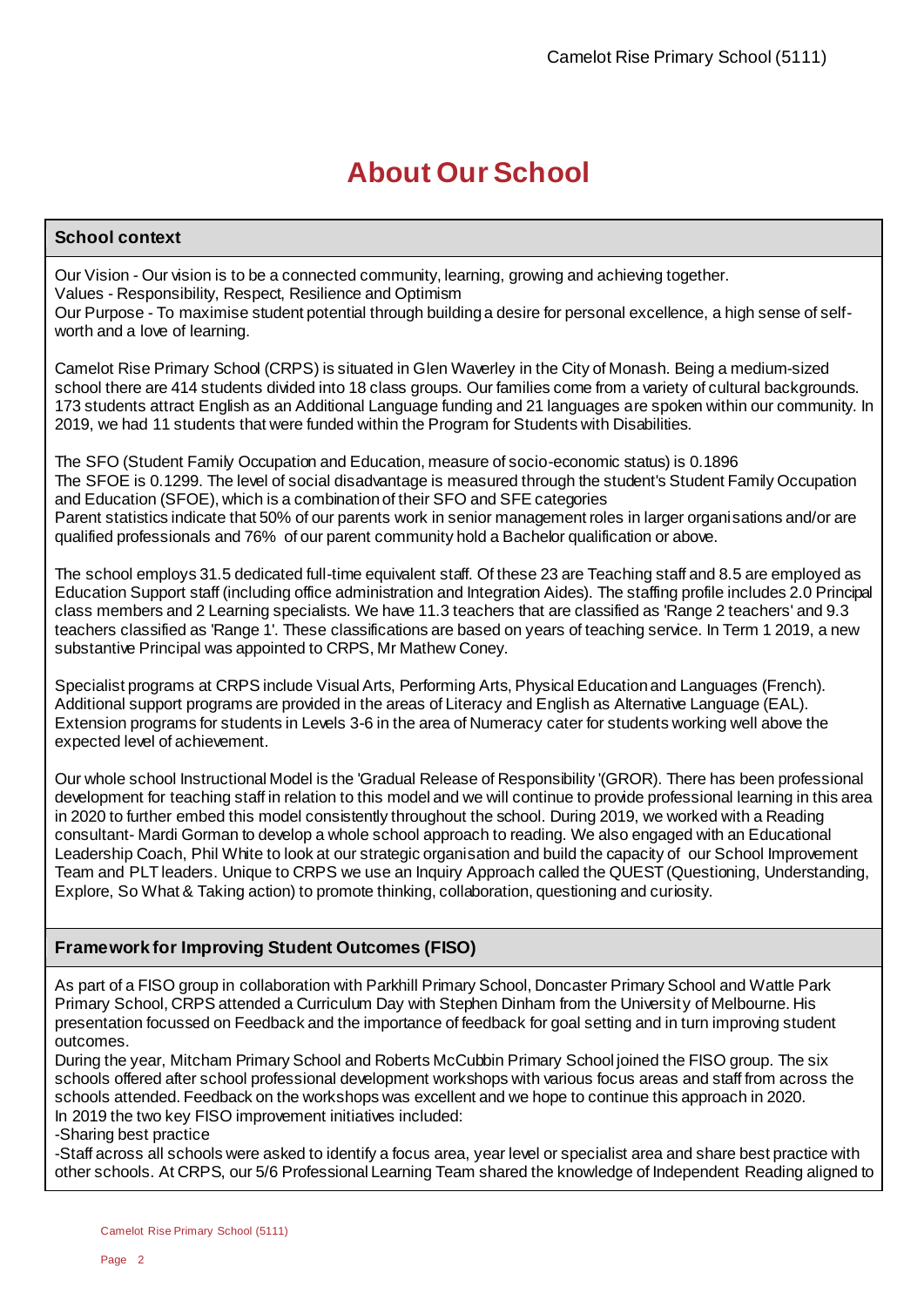the Instructional Model including new learning taken and implemented in planning, from a visit to St Peters Primary School. All teaching staff attended St Peter's primary School as one of their Professional practice days. This day was very valuable as it provided great learning for our staff.

-Building leadership teams

-Staff across the school were encouraged to step into leadership roles and undertake new responsibilities with a particular focus on building capacity for leadership to facilitate personalised learning. These staff had the opportunity to undertake coaching sessions with our Educational Consultant, Phil White to develop their capacity in this area and to continue to build highly effective teams.

### **Achievement**

Camelot Rise PS students continue to achieve at a high level, with NAPLAN results being beyond state and similar school averages. In the area of Numeracy 74% of students in Year 3 achieved in the top two bands, which placed us higher than like schools. 75% of students in Year 5 achieved in the top two bands, which placed us higher than like schools. In the area of Reading 76% of children in Year 3 achieved in the top two bands which was similar to like schools. 62% of students in Year 5, achieved in the top two bands which was higher than like schools.

In the area of Writing, 76.8% of Year 3 students were in the top two bands, this being higher than like schools. In Year 5, 39% of students achieved results in the top two bands, and 6.3% in the bottom two bands. The Year 5 results were comparable to network schools. We will continue to explore best practice in relation to the teaching of Writing. In relation to NAPLAN learning growth for Year 3 to 5 our writing results are exceptional with 41% of our students achieving high growth.

In NAPLAN, our learning gain from Years 3 to Year 5 were exceptional in the areas of Numeracy and Writing. These results indicate in the area of Numeracy 43% of our students achieved high growth. In the area of Writing 41% achieved high growth. Our results in Reading were still very good with 27% of student's achieving high growth and 11% achieving low growth. Our focus in 2020 will be to reduce the number of students achieving medium growth and have them achieving high growth. The area of Reading is a key focus of school Strategic Plan and 2020 Annual Implementation Plan. The school has invested heavily in professional learning for the staff and resources for the students to ensure we further improve upon these already very good results.

In NAPLAN, our transitional relative growth demonstrates excellent results from Year 5 (2017) to Year 7 (2019). In the area of Numeracy we had 38% of students achieving high growth, in the area of Writing we had 45% of students achieving high growth and in Reading 41% of students achieving high growth. These are exceptional results and with a continuing focus on developing teacher capacity in relation to classroom practice, analysis of student data and through the consistent use of CRPS Instructional Model, we anticipate these results will continue to improve in future years.

Individual Education Plans (IEP) were developed for all students not making 12 months progress in 12 months (in a number of curriculum areas). IEP's were also developed for students 6 months or more behind in their learning. These were regularly reviewed by parents, teachers and students through Student Support Group (SSG) meetings. All students funded under the 'Program for Students with a Disability' demonstrated progress at or above their individual targets.

In 2020, our professional learning focus will continue to be Literacy and Numeracy across the school. Our Learning Specialists will provide support within the classroom with a strong focus on weekly professional learning sessions. Our Whole School Instructional Model once embedded will ensure a greater level of consistency across the school. In 2019, all teachers had the opportunity to participate in Teacher Professional Practice days. In 2020, we will continue to offer this to all teachers together with high calibre professional learning in the area of reading with Mardi Gorman and strategic coaching and support from Phil White. Through this professional learning we will continue to develop the capacity of all of our teaching staff to ensure high quality instruction in all classrooms, in all curriculum areas. We are very proud of the achievement of our students and will continue to work to ensure that both achievement and growth is at an optimal level.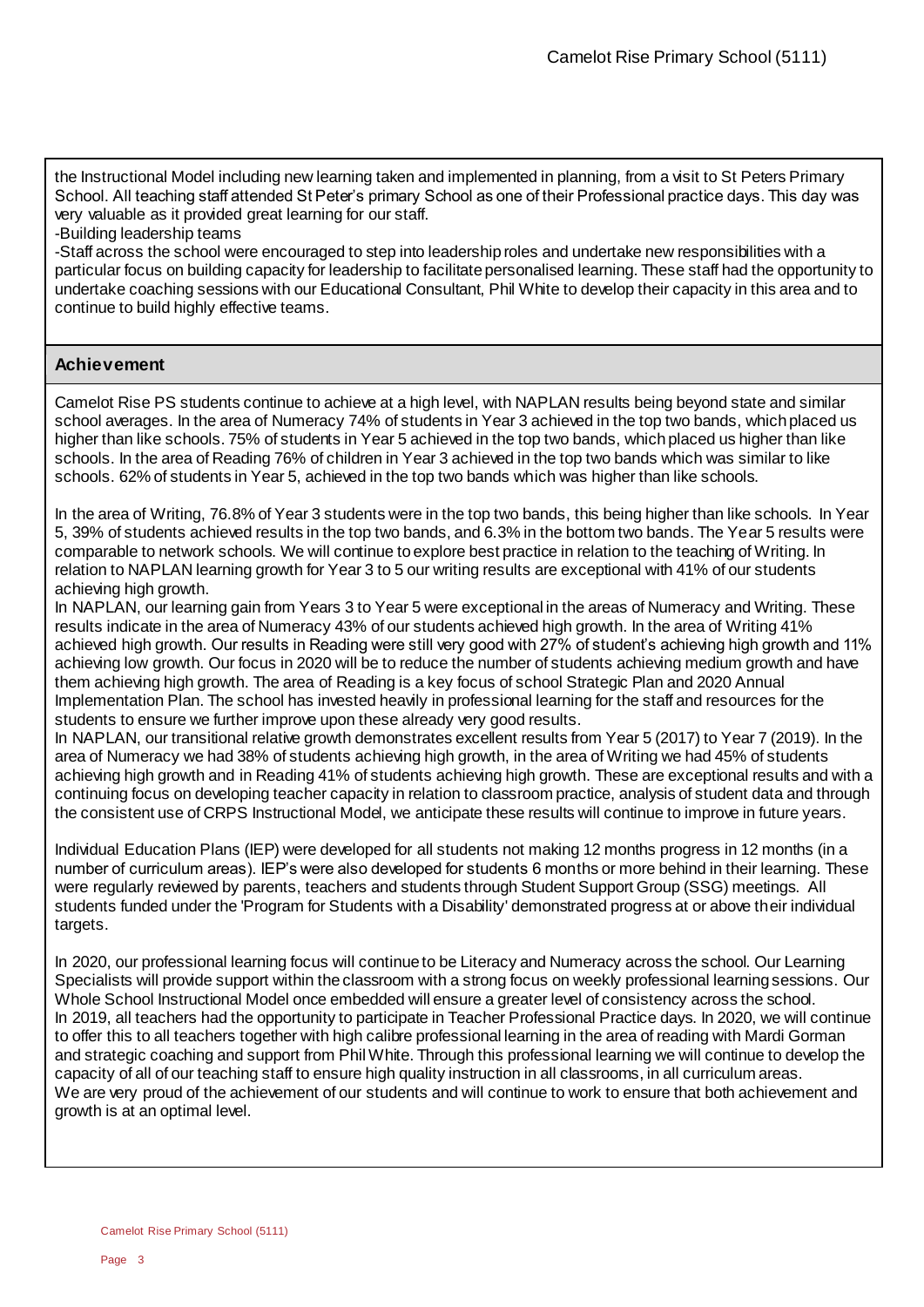### **Engagement**

The school is further developing engaging units of work that build student agency and utilise student voice. This has assisted with our school maintaining an absence rate which is less than other network schools, similar schools and overall state absence rates. This is most pleasing.

Absences are regularly monitored through COMPASS and other administrative measures. Our absence procedures ensure that longer term absences are followed up by either the classroom teacher or office administration, and that explanation for unexplained absences are sought from parents.

Camelot Rise Primary School has a comparatively low rate of absence with the majority of students having less than 12.64 days absent from school across the year. The highest rate of absenteeism occurs at Foundation 13.97% and Year 6 14.17%. Parent choice for absenteeism was relatively high in Year 6 compared to other year levels.

30 % of all school absences are as a result of family holidays and approximately 41% are due to illness. A total of 358 days remain unexplained. A more focused effort to follow up these unapproved absences will be made moving forward.

### **Wellbeing**

Throughout 2019, we continued to build an understanding and use of Restorative Practices throughout the school. Staff and students continued to develop their skills in utilising the relationship-focussed practice of the restorative conversation and script. This built upon the embedded practices of Circle Time and classroom meetings. One of our initiatives in 2019 was the introduction of peer mediators supporting students in the yard. This was very successful as it gave the opportunities for students to build their leadership skills and a sense of voice in the school.

There is a broad use of wellbeing practices to support student's social and emotional wellbeing. These include lunchtime activities being made available to students on a daily basis, support groups aimed at developing social and behavioural success, small group Year 6-7 transition programs, anxiety reduction strategies and a wide range of resources to support wellbeing approaches in the classroom.

In 2019, Camelot Rise Primary School hosted an intern as part of the Bastow UP Leadership Program. We identified this as an opportunity to facilitate a number of focus groups with students from Years 4-6. These focus groups led by the intern enabled the students to have a voice and share their perceptions of our school and how we can improve. This data was then shared with the staff and various adjustments have been made as a result of the focus groups. In 2020, we will begin a five year journey to implement the School Wide Positive Behaviour Support (SWPBS) Framework to assist in the area of wellbeing. Our SWPBS Implementation team will drive this program throughout the school and attend regional professional learning sessions. The team will be led by Assistant Principal, Helen Thomas with support and coaching from NEVR Region, Gerard Pearson. The school has invested heavily in this framework and we are looking forward to seeing positive outcomes as a result. Through the SWPBS initiative we will review our Anti-Bullying policies and Student Engagement Policy involving all stakeholders in our community

The Attitude to Schooling Survey indicate that in the area of Sense of Connectedness the CRPS students are similar to like schools.

At CRPS, positive and responsible behaviour is an expectation. Our learning environments are based on positive behaviour, mutual respect and cooperation.

Throughout our school we demonstrate;

- A restorative approach to encourage and support student self-management
- Fair, equitable and consistent behaviour management approaches
- Individualised behaviour management programs tailored to meet the needs of students where appropriate
- A consistent approach to addressing Cyber bullying through our schools' ICT program
- Strong home/school partnerships through the use of COMPASS, the school website and Facebook sites
- Informative Parent Information sessions held at the start of the year which establishes a culture of high expectations

### **Financial performance and position**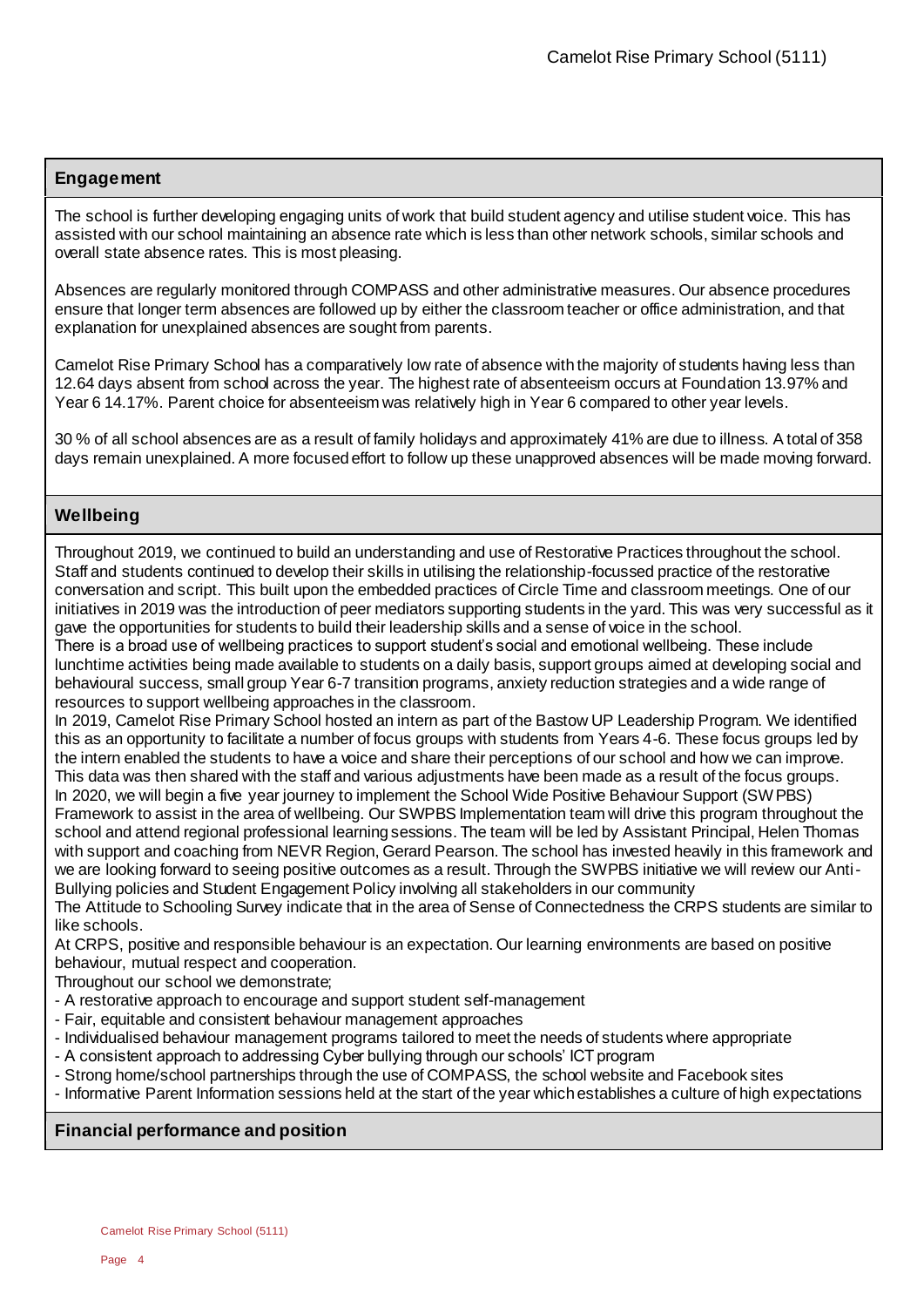In 2019, a review of internal processes resulted in adjustments to the budget management practices leading to changes implemented for 2020 and beyond. These changes have been made with the expectation of significant savings in the future. These anticipated funds will be used to improve our school facilitates and programs for all students and community members.

Of significance in 2019 was the creation of the Fellowship Garden. This learning space was established through the receipt of Government Provided Department of Education and Training (DET) Grants (The Inclusive Schools Fund Grant) and a significant school council contribution. The Fellowship Garden design accommodates for a wide range of individual preferences and abilities and will be an area that will be utilised and enjoyed for many years to come.

Whilst maintenance of the school buildings has accounted for much of the 2019 expenditure, it is anticipated that further DET funding will allow for continued upkeep and refurbishment of school facilities.

Equity funding has been allocated to Professional Learning for staff to ensure our teachers remain abreast of best practice to ensure we provide the best learning environment for all students.

Camelot Rise Primary School achieved a surplus in both the cash and credit sides of the budget.

**For more detailed information regarding our school please visit our website at [https://www.camelotrise.vic.edu.au](https://www.camelotrise.vic.edu.au/)**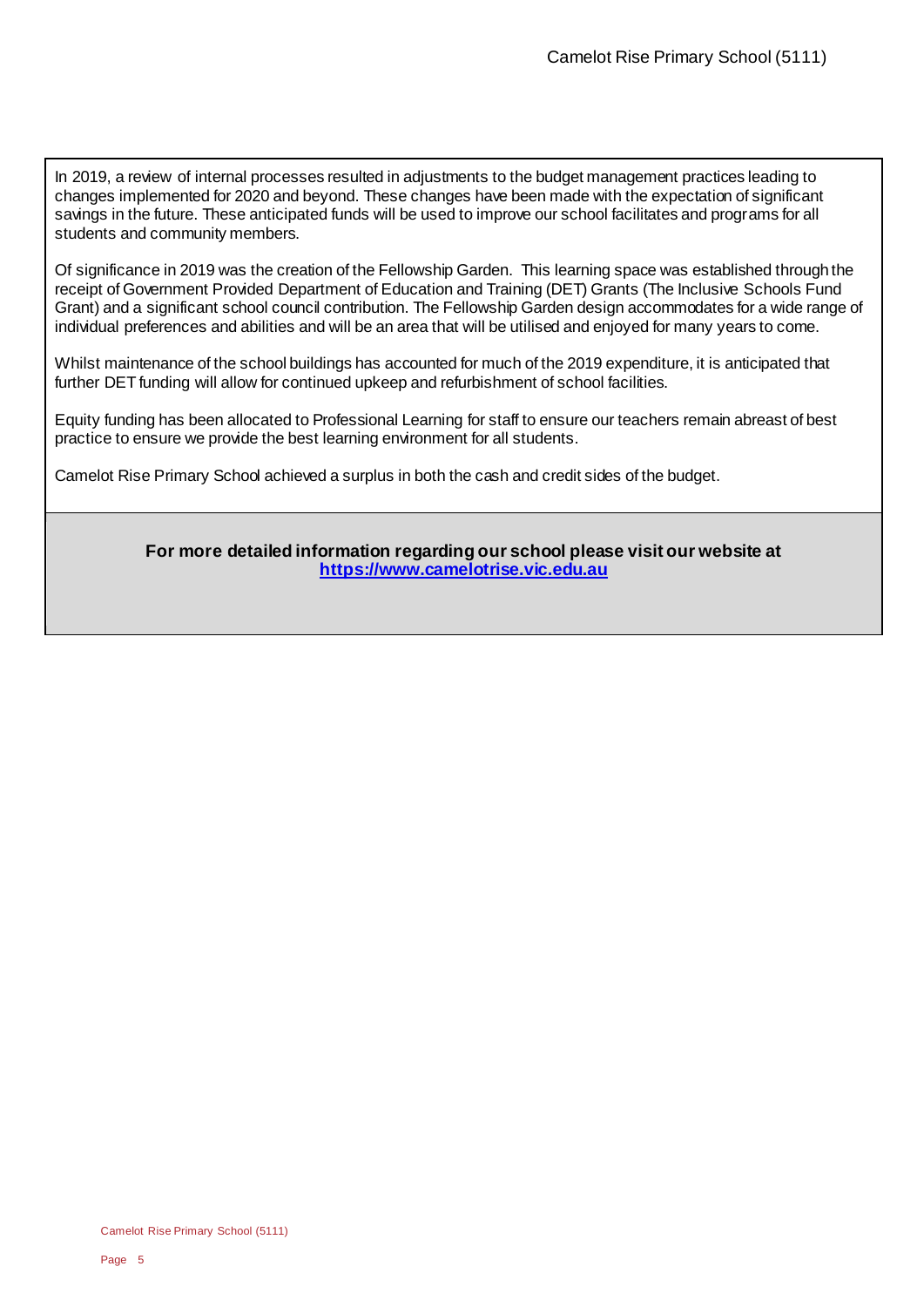

The Government School Performance Summary provides an overview of how this school is contributing to the objectives of the Education State and how it compares to other Victorian Government schools.

All schools work in partnership with their school community to improve outcomes for children and young people. Sharing this information with parents and the wider school community helps to support community engagement in student learning, a key priority of the Framework for Improving Student Outcomes.

Members of the community can contact the school for an accessible version of these data tables if required.

| Range of results for the middle 60% of Victorian Government Primary Schools:<br>Key:<br>Results for this school: O Median of all Victorian Government Primary Schools:                                                                                                                                                                                                                 |                                                                                                                                                              |  |  |
|----------------------------------------------------------------------------------------------------------------------------------------------------------------------------------------------------------------------------------------------------------------------------------------------------------------------------------------------------------------------------------------|--------------------------------------------------------------------------------------------------------------------------------------------------------------|--|--|
| <b>School Profile</b>                                                                                                                                                                                                                                                                                                                                                                  |                                                                                                                                                              |  |  |
| Enrolment Profile<br>A total of 414 students w ere enrolled at this school in 2019, 190 female and 224 male.<br>students.<br>Overall Socio-Economic Profile<br>Based on the school's Student Family Occupation and<br>Education index which takes into account parents'<br>occupations and education.                                                                                  | 41 percent were EAL (English as an Additional Language) students and 0 percent ATSI (Aboriginal and Torres Strait Islander)<br>low<br>mid<br>high<br>low-mid |  |  |
| Parent Satisfaction Summary<br>Measures the percent endorsement by parents on their<br>school satisfaction level, as reported in the annual Parent<br>Opinion Survey. The percent endorsement indicates the<br>percent of positive responses (agree or strongly agree).<br>Data is suppressed for schools with three or less<br>respondents to the survey for confidentiality reasons. | 0<br>100                                                                                                                                                     |  |  |
| <b>School Staff Survey</b><br>Measures the percent endorsement by staff on School<br>Climate, as reported in the annual School Staff Survey. The<br>percent endorsement indicates the percent of positive<br>responses (agree or strongly agree).<br>Data is suppressed for schools with three or less<br>respondents to the survey for confidentiality reasons.                       | 0<br>100                                                                                                                                                     |  |  |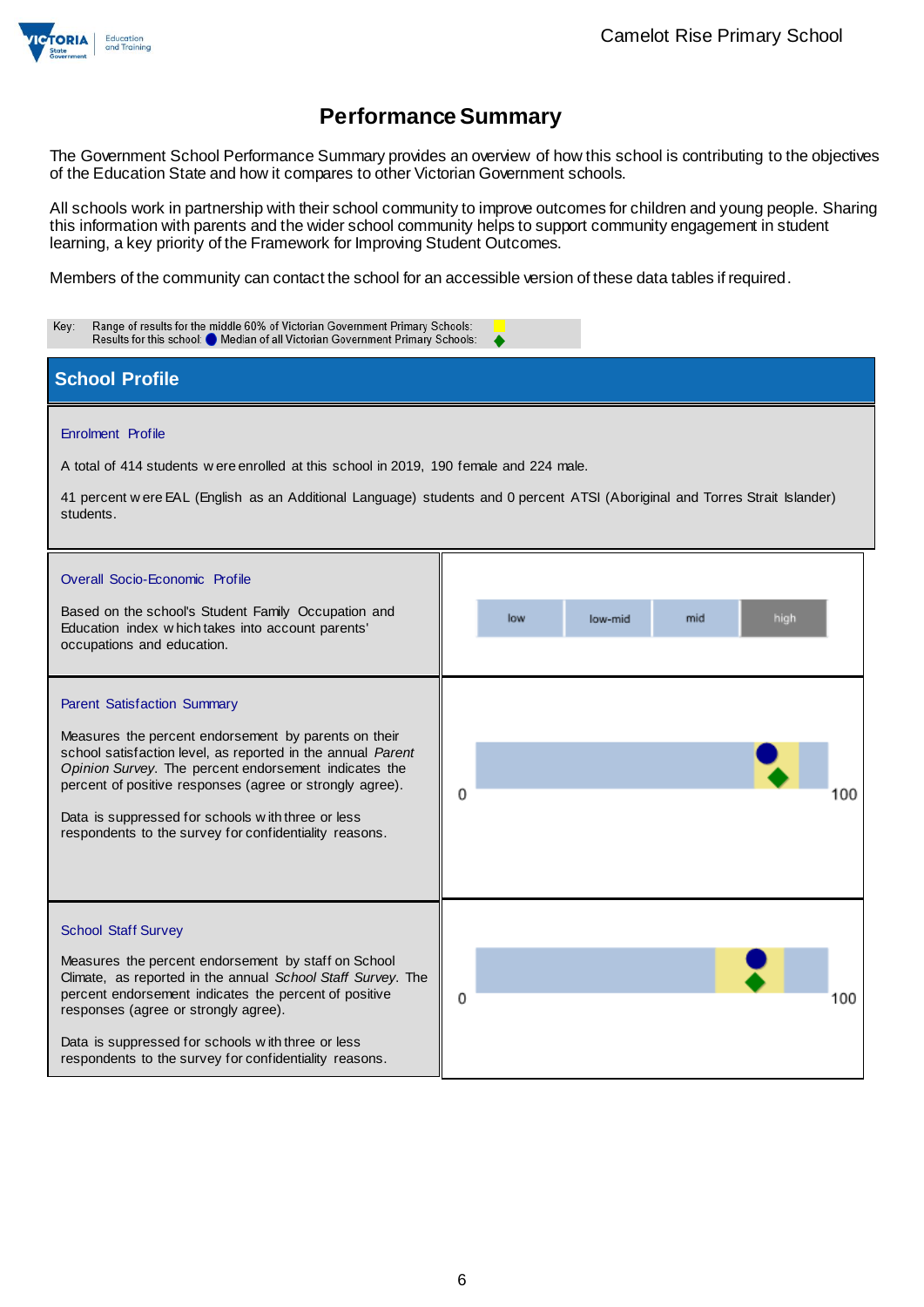

| Range of results for the middle 60% of Victorian Government Primary Schools:<br>Key:<br>Results for this school: ● Median of all Victorian Government Primary Schools: ◆                                                                                             | Similar School Comparison<br>Key:<br>Above<br>Similar<br>Below              |                           |
|----------------------------------------------------------------------------------------------------------------------------------------------------------------------------------------------------------------------------------------------------------------------|-----------------------------------------------------------------------------|---------------------------|
| Achievement                                                                                                                                                                                                                                                          | <b>Student Outcomes</b>                                                     | Similar School Comparison |
| Teacher Judgement of student<br>achievement<br>Percentage of students in Years Prep to 6<br>w orking at or above age expected<br>standards in:<br>English<br>$\bullet$<br>Mathematics<br>$\bullet$<br>For further details refer to How to read the<br>Annual Report. | Results: English<br>100<br>O<br>Results: Mathematics<br>$\Gamma_{100}$<br>n | Similar<br>Above          |
|                                                                                                                                                                                                                                                                      |                                                                             |                           |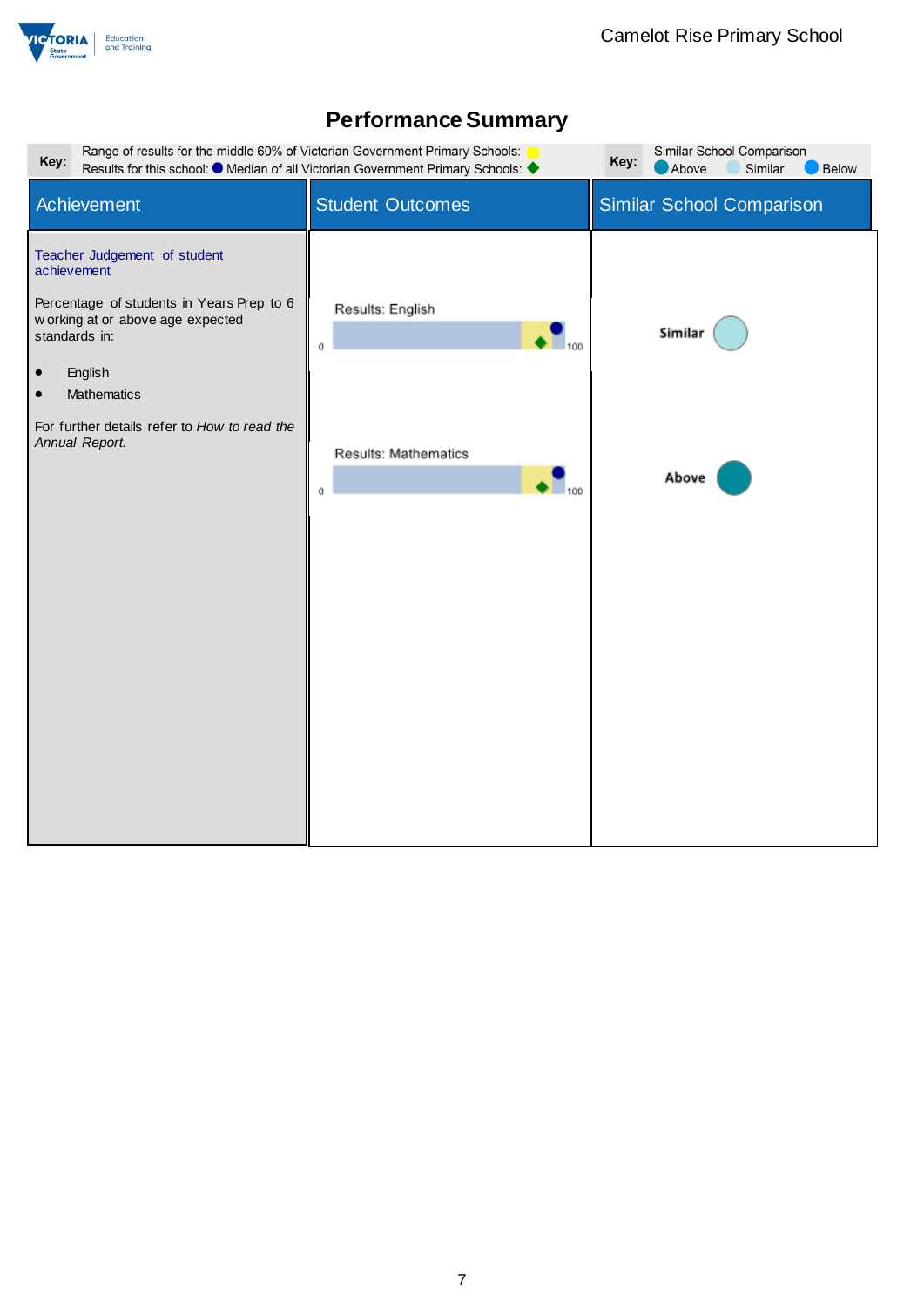

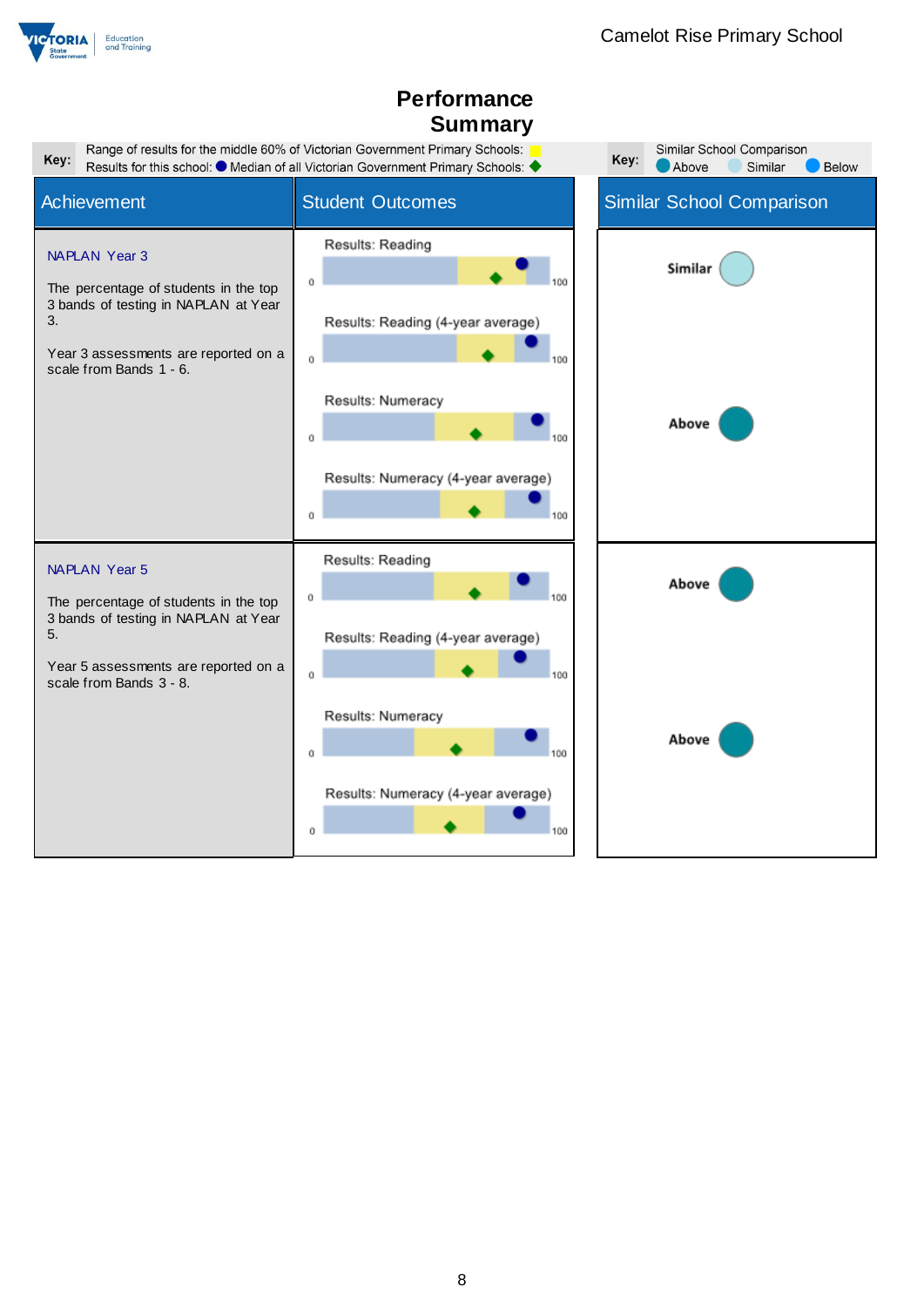

| Range of results for the middle 60% of Victorian Government Primary Schools:<br>Key:                                                                                                                                                                                                                                                                                                                                                                                                                                                                                                                                             |                                                                                                                                                                                                                                                                                                                                                | Similar School Comparison<br>Key:                                                                                                                                                                                                                                                               |  |
|----------------------------------------------------------------------------------------------------------------------------------------------------------------------------------------------------------------------------------------------------------------------------------------------------------------------------------------------------------------------------------------------------------------------------------------------------------------------------------------------------------------------------------------------------------------------------------------------------------------------------------|------------------------------------------------------------------------------------------------------------------------------------------------------------------------------------------------------------------------------------------------------------------------------------------------------------------------------------------------|-------------------------------------------------------------------------------------------------------------------------------------------------------------------------------------------------------------------------------------------------------------------------------------------------|--|
|                                                                                                                                                                                                                                                                                                                                                                                                                                                                                                                                                                                                                                  | Results for this school: ● Median of all Victorian Government Primary Schools: ◆<br><b>Below</b><br>Above<br>Similar                                                                                                                                                                                                                           |                                                                                                                                                                                                                                                                                                 |  |
| Achievement                                                                                                                                                                                                                                                                                                                                                                                                                                                                                                                                                                                                                      | <b>Student Outcomes</b>                                                                                                                                                                                                                                                                                                                        | <b>Similar School Comparison</b>                                                                                                                                                                                                                                                                |  |
| <b>NAPLAN</b> Learning Gain<br>Year 3 - Year 5<br>Learning gain of students from Year 3 to<br>Year 5 in the follow ing domains: Reading,<br>Numeracy, Writing, Spelling and<br>Grammar and Punctuation.<br>NAPLAN learning gain is determined by<br>comparing a student's current year result<br>to the results of all 'similar' Victorian<br>students (i.e. students in all sectors in the<br>same year level who had the same score<br>two years prior). If the current year result<br>is in the Top 25 percent, their gain level is<br>categorised as 'High'. Middle 50 percent,<br>is 'Medium'. Bottom 25 percent, is 'Low'. | Reading<br>62 %<br>27 %<br>11 %<br>Medium<br>High<br>Low<br><b>Numeracy</b><br>43 %<br>45 %<br>13 %<br>Medium<br>High<br>Low<br>Writing<br>41 %<br>47 %<br>12 %<br>Medium<br>High<br>Low<br><b>Spelling</b><br>46 %<br>41%<br>13 %<br>Medium<br>High<br>Low<br><b>Grammar and Punctuation</b><br>39 %<br>50 %<br>11 %<br>High<br>Medium<br>Low | There are no Similar School<br>Comparisons for Learning Gain. The<br>statew ide distribution of Learning Gain<br>for all domains is 25% Low Gain, 50%<br>Medium Gain, 25% High Gain.<br>25%<br>50%<br>25%<br>Medium<br>Low<br>High<br>Statew ide Distribution of Learning Gain<br>(all domains) |  |
|                                                                                                                                                                                                                                                                                                                                                                                                                                                                                                                                                                                                                                  |                                                                                                                                                                                                                                                                                                                                                |                                                                                                                                                                                                                                                                                                 |  |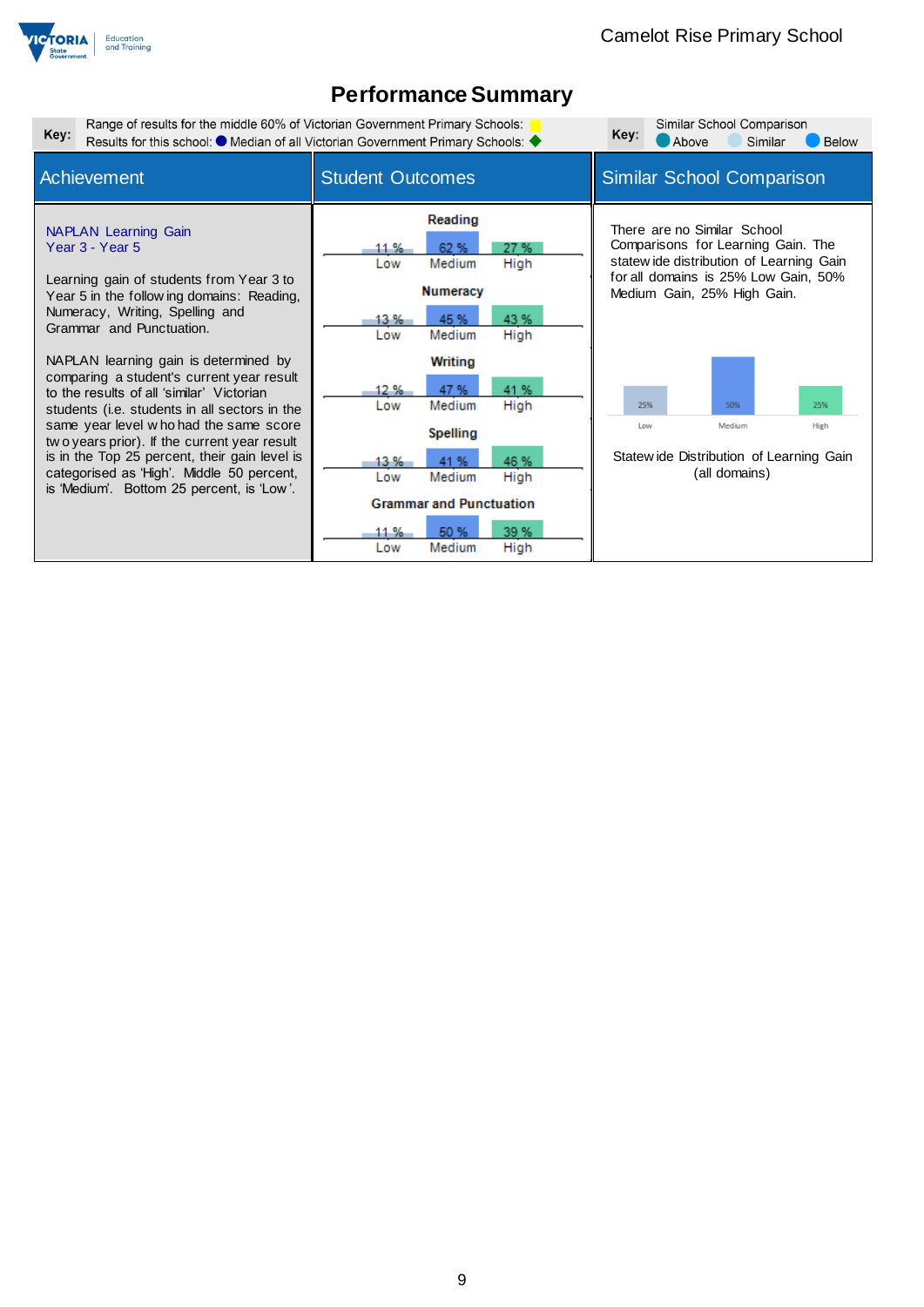

|                                                                                                                                                  | Similar School Comparison<br>Key:<br>Above<br><b>Below</b><br>Similar                                                                                            |
|--------------------------------------------------------------------------------------------------------------------------------------------------|------------------------------------------------------------------------------------------------------------------------------------------------------------------|
| <b>Student Outcomes</b>                                                                                                                          | <b>Similar School Comparison</b>                                                                                                                                 |
| Results: 2019<br>50<br>Few absences <------> Many absences<br>Results: 2016 - 2019 (4-year average)<br>50<br>Few absences <------> Many absences | Above                                                                                                                                                            |
| Yr2<br>Yr4<br>Yr <sub>6</sub><br>Yr1<br>Yr3<br>Yr <sub>5</sub><br>Prep<br>94 % 93 %<br>94 % 94 %<br>93%<br>93%<br>94 %                           | Similar school comparison not<br>available                                                                                                                       |
|                                                                                                                                                  | Range of results for the middle 60% of Victorian Government Primary Schools:<br>Results for this school: O Median of all Victorian Government Primary Schools: 4 |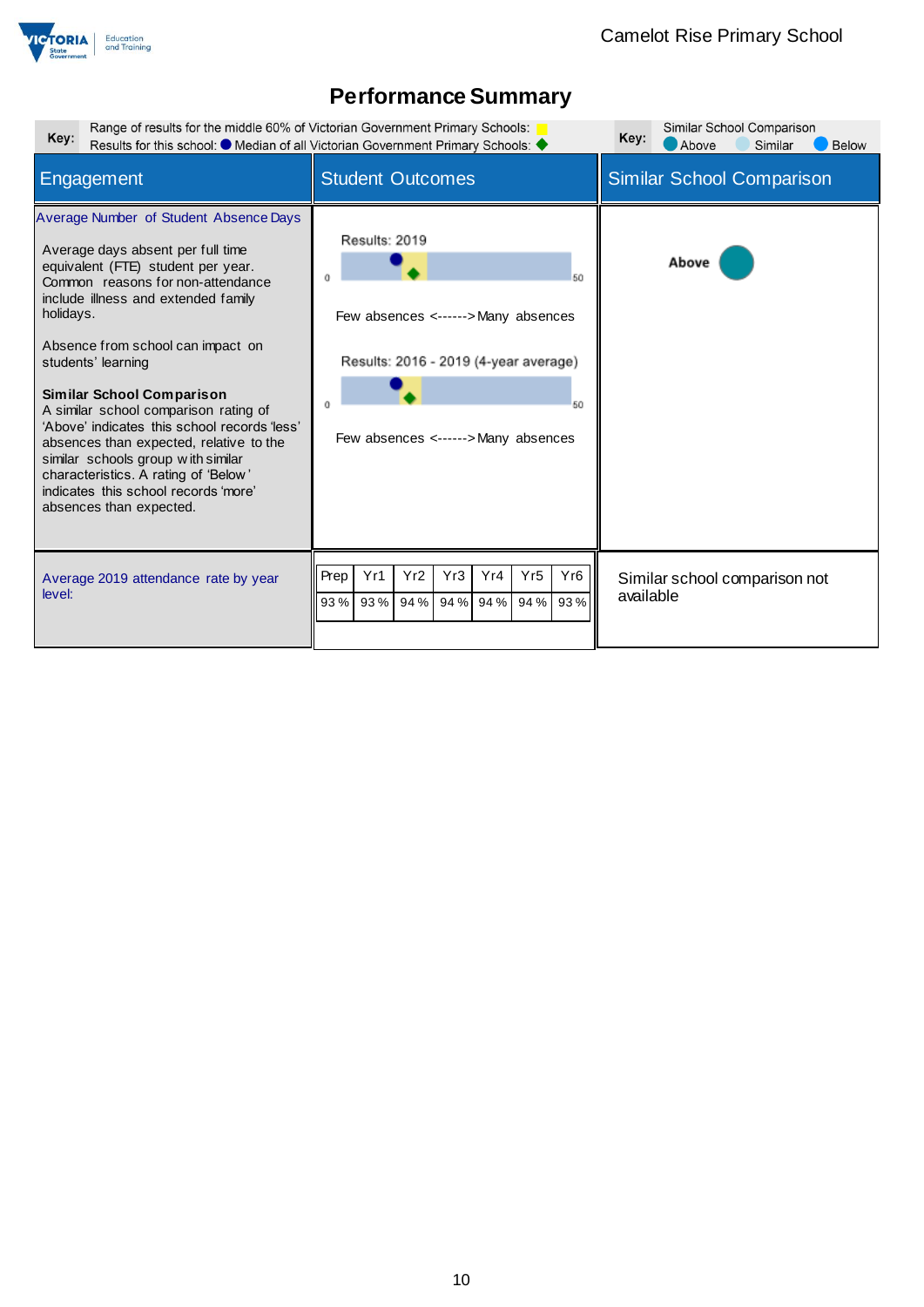

| Range of results for the middle 60% of Victorian Government Primary Schools:<br>Similar School Comparison<br>Key:<br>Key:<br>Results for this school: $\bullet$ Median of all Victorian Government Primary Schools:<br>Similar<br>Above<br><b>Below</b>                                                                                                                              |                                                                         |                                  |  |
|--------------------------------------------------------------------------------------------------------------------------------------------------------------------------------------------------------------------------------------------------------------------------------------------------------------------------------------------------------------------------------------|-------------------------------------------------------------------------|----------------------------------|--|
| Wellbeing                                                                                                                                                                                                                                                                                                                                                                            | <b>Student Outcomes</b>                                                 | <b>Similar School Comparison</b> |  |
| Students Attitudes to School -<br><b>Sense of Connectedness</b><br>Measures the percent endorsement on<br>Sense of Connectedness factor, as<br>reported in the Attitudes to School Survey<br>completed annually by Victorian<br>Government school students in Years 4 to<br>12. The percent endorsement indicates<br>the percent of positive responses (agree<br>or strongly agree). | Results: 2019<br>Ű<br>Results: 2017 - 2019 (3-year average)<br>Ŭ<br>100 | Similar                          |  |
| <b>Students Attitudes to School -</b><br>Management of Bullying<br>Measures the percent endorsement on<br>Management of Bullying factor, as<br>reported in the Attitudes to School Survey<br>completed annually by Victorian<br>Government school students in Years 4 to<br>12. The percent endorsement indicates<br>the percent of positive responses (agree<br>or strongly agree). | Results: 2019<br>ū<br>Results: 2017 - 2019 (3-year average)<br>Ū<br>100 | Below                            |  |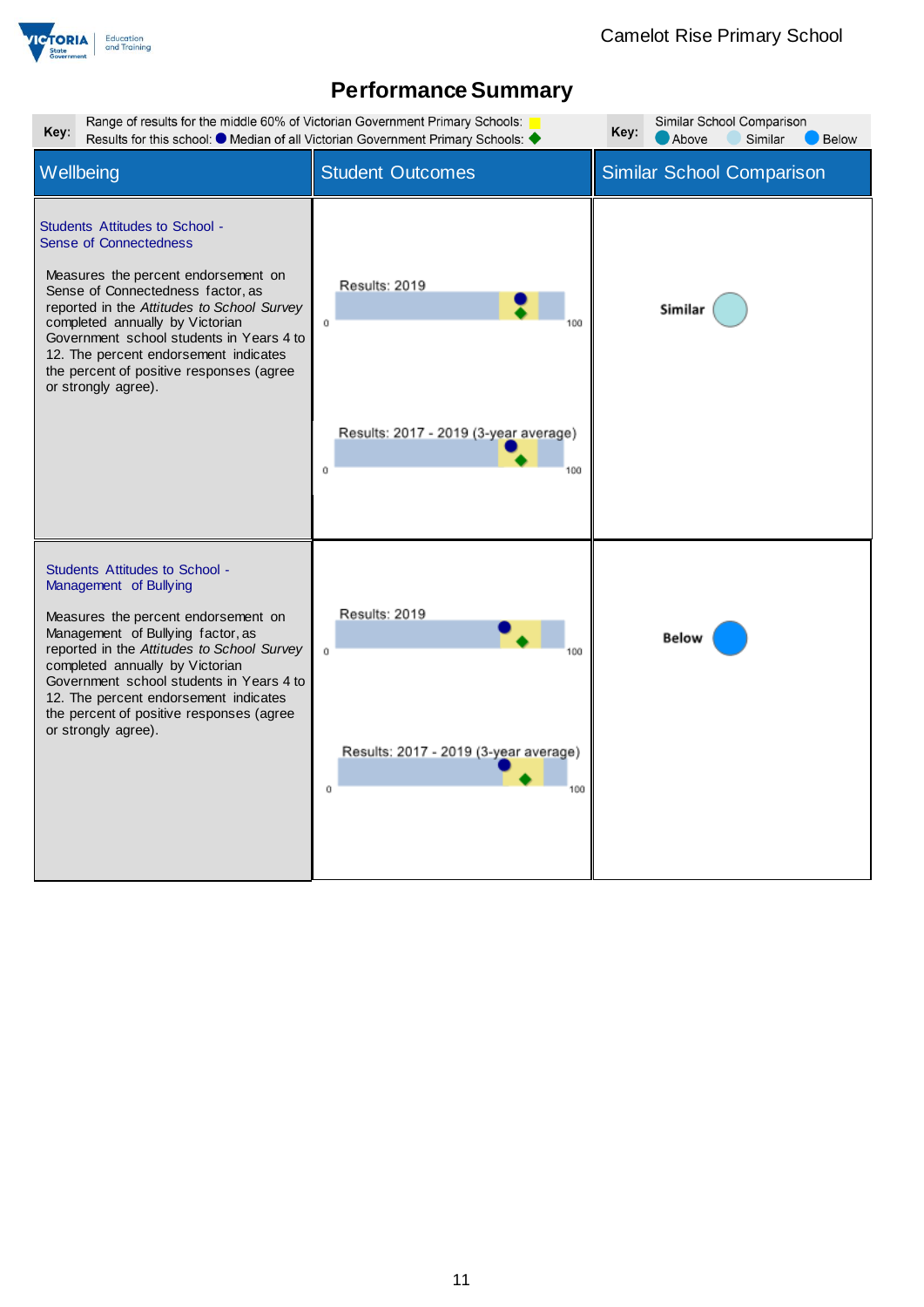

## **Financial Performance and Position**

*Commentary on the financial performance and position is included in the About Our School section at the start of this report*

| <b>Financial Performance - Operating Statement</b><br>Summary for the year ending 31 December, 2019 |               | Financial Position as at 31 December, 2019         |               |
|-----------------------------------------------------------------------------------------------------|---------------|----------------------------------------------------|---------------|
| <b>Revenue</b>                                                                                      | <b>Actual</b> | <b>Funds Available</b>                             | <b>Actual</b> |
| <b>Student Resource Package</b>                                                                     | \$3,301,346   | <b>High Yield Investment Account</b>               | \$131,746     |
| <b>Government Provided DET Grants</b>                                                               | \$265,494     | <b>Official Account</b>                            | \$6,768       |
| Government Grants Commonwealth                                                                      | \$13,968      | <b>Other Accounts</b>                              | \$31,968      |
| Revenue Other                                                                                       | \$12,250      | <b>Total Funds Available</b>                       | \$170,481     |
| <b>Locally Raised Funds</b>                                                                         | \$537,207     |                                                    |               |
| <b>Total Operating Revenue</b>                                                                      | \$4,130,264   |                                                    |               |
| Equity <sup>1</sup>                                                                                 |               |                                                    |               |
| Equity (Social Disadvantage)                                                                        | \$6,704       |                                                    |               |
| <b>Equity Total</b>                                                                                 | \$6,704       |                                                    |               |
| <b>Expenditure</b>                                                                                  |               | <b>Financial Commitments</b>                       |               |
| Student Resource Package <sup>2</sup>                                                               | \$3,261,717   | <b>Operating Reserve</b>                           | \$131,045     |
| <b>Books &amp; Publications</b>                                                                     | \$2,408       | <b>Other Recurrent Expenditure</b>                 | \$8,699       |
| <b>Communication Costs</b>                                                                          | \$3,014       | Funds Received in Advance                          | \$36,200      |
| Consumables                                                                                         | \$61,689      | <b>Funds for Committees/Shared</b><br>Arrangements | \$15,773      |
| Miscellaneous Expense <sup>3</sup>                                                                  | \$423,217     | <b>Total Financial Commitments</b>                 | \$191,717     |
| <b>Professional Development</b>                                                                     | \$9,899       |                                                    |               |
| <b>Property and Equipment Services</b>                                                              | \$280,201     |                                                    |               |
| Salaries & Allowances <sup>4</sup>                                                                  | \$61,182      |                                                    |               |
| Trading & Fundraising                                                                               | \$43,797      |                                                    |               |
| Travel & Subsistence                                                                                | \$82          |                                                    |               |
| <b>Utilities</b>                                                                                    | \$35,259      |                                                    |               |
| Adjustments                                                                                         | \$7,973       |                                                    |               |
| <b>Total Operating Expenditure</b>                                                                  | \$4,190,438   |                                                    |               |
| <b>Net Operating Surplus/-Deficit</b>                                                               | (\$60, 174)   |                                                    |               |
| <b>Asset Acquisitions</b>                                                                           | \$28,896      |                                                    |               |

(1) The Equity funding reported above is a subset of overall revenue reported by the school

(2) Student Resource Package Expenditure figures are as of 26 February 2020 and are subject to change during the reconciliation process.

(3) Misc Expenses may include bank charges, health and personal development, administration charges, camp/excursion costs and taxation charges.

(4) Salaries and Allow ances refers to school-level payroll.

*All funds received from the Department, or raised by the school, have been expended, or committed to subsequent years, to support the achievement of educational outcomes and other operational needs of the school, consistent with Department policies, School Council approvals and the intent/purposes for which funding was provided or raised.*